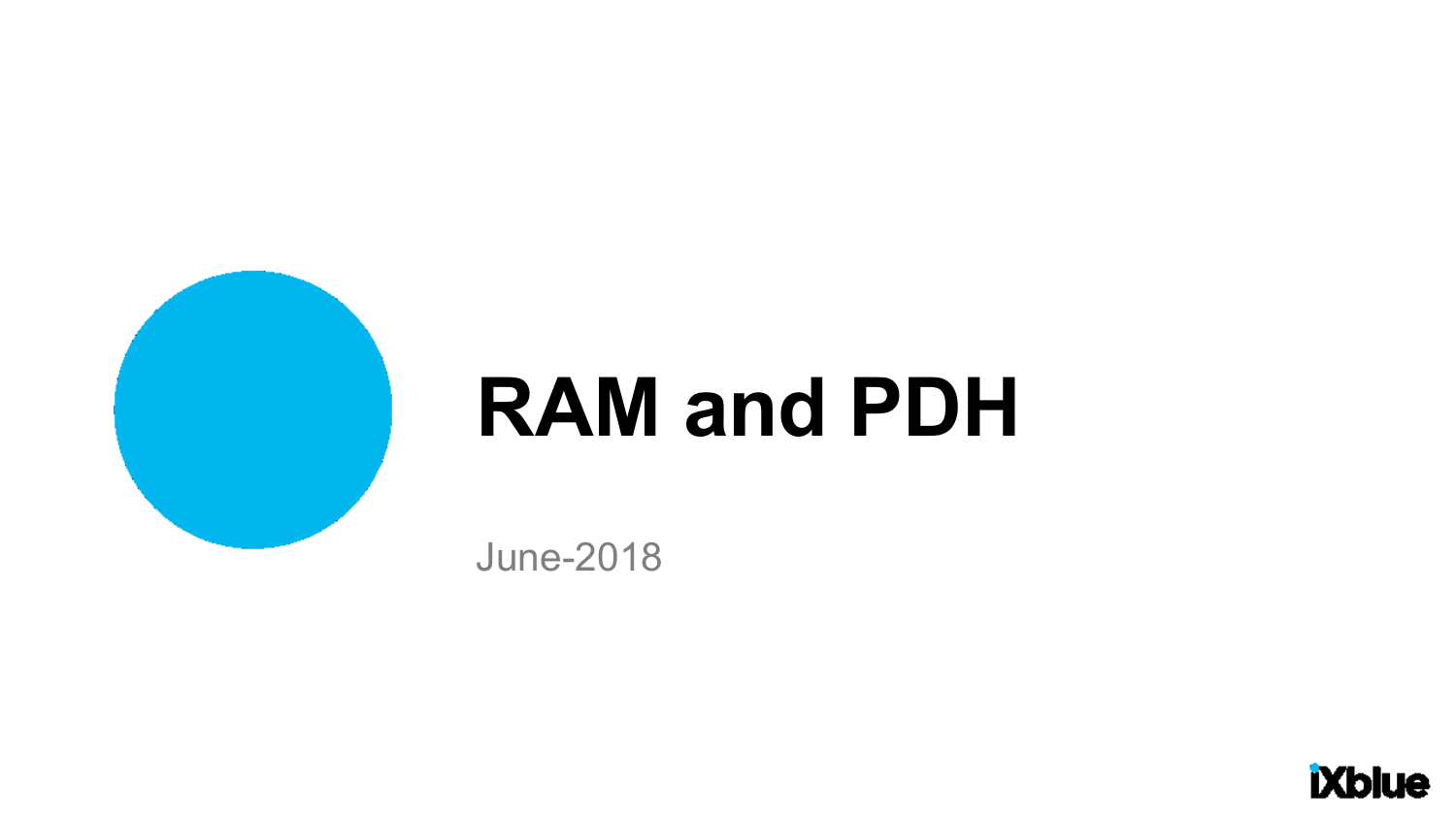## **PDH and RAM**

### Optical frequency Locking by PDH

- PDH : Pound Drever Hall = stabilization of the wavelength / optical frequency of a laser source thanks to an absolute reference (Etalon, spectroscopic gas cell, …)
- Phase modulation at  $\Omega$  is applied to the source to generate frequency modulation on a range  $\delta\Omega$



- Frequency modulation is converted into amplitude modulation by discrimination on the slopes of the reference Etalon
- Feedback loop locks the laser at the absolute reference thanks to harmonics optimization.
- The modulator is a NIR-MPX-LN-0.1, NIR-MPX800-LN-0.1, MPX-LN-0.1 depending on the operating laser wavelength.



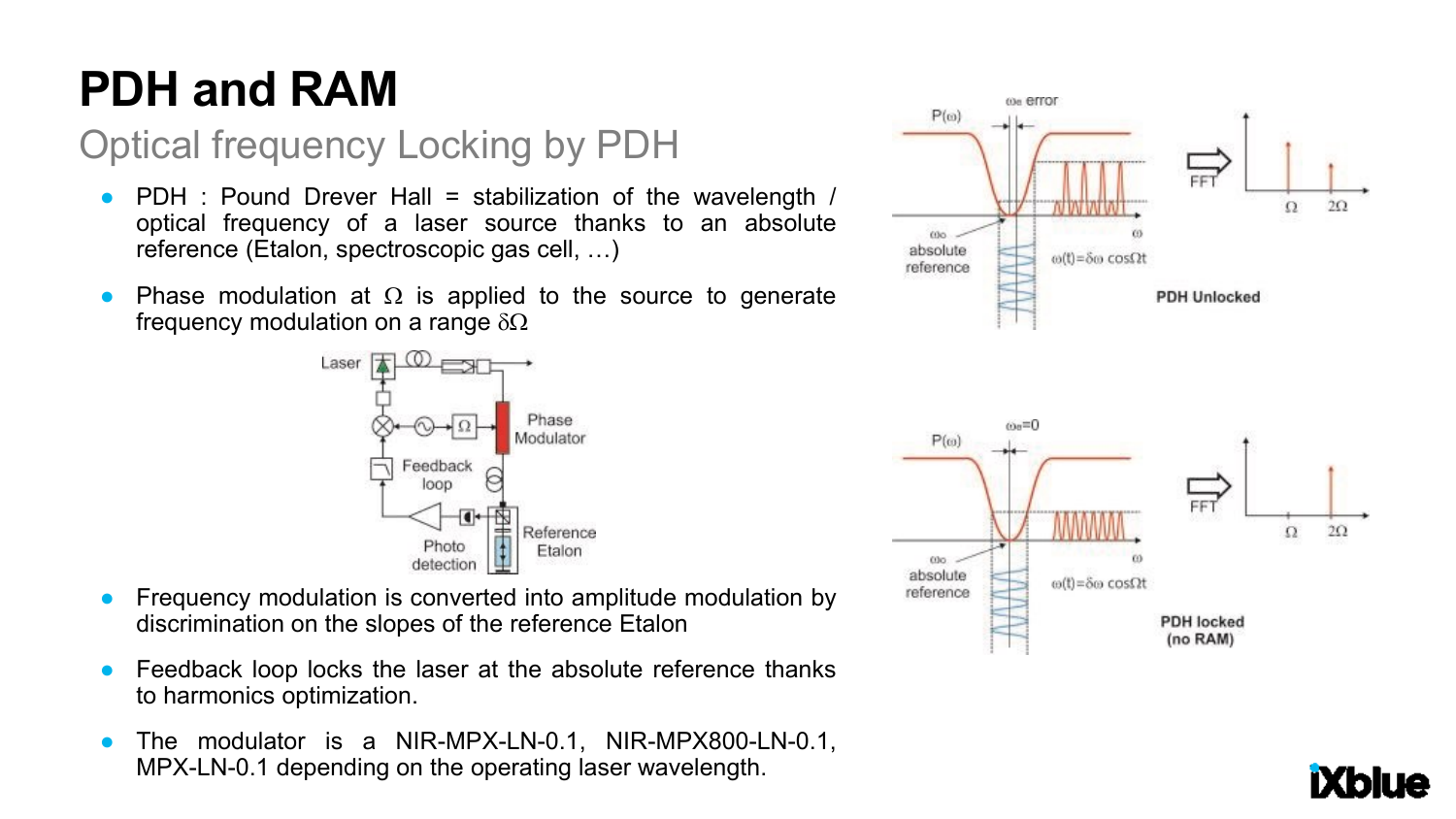## **PDH and RAM**

#### Consequence of RAM on frequency locking accuracy

- $RAM = Residual$  Amplitude Modulation = ratio between the voltage dependent power modulation and the total average power transmitted by the phase modulator.
- In case of use in PDH application, the amplitude harmonics can be combined with harmonics issued from PDH frequency to amplitude discrimination
- Consequence : wavelength lock-in occurs with an error value  $\omega_{\alpha}$ proportional to the modulation range δω and to the RAM=εV/P<sub>o</sub>.
- Residual amplitude modulation results from coupling with a deep electrical induced waveguide.
- Low permanent DC voltage  $(5-15V)$  is enough to reduce RAM by more than 10dB, compared to an unbiased modulator
- The phase modulator MPX-LN-0.1 family does not embed an internal RF load and thus, it handles without modulator damage a the permanent DC signal
- Resulting RAM >30dB fits the requirements of PDH where sensitivity limitations is related to shot and thermal noise

$$
P(t) = P_o + \varepsilon V(t)
$$

$$
RAM_{dB} = 10 log 10 \frac{\varepsilon V_{pp}}{P_o}
$$